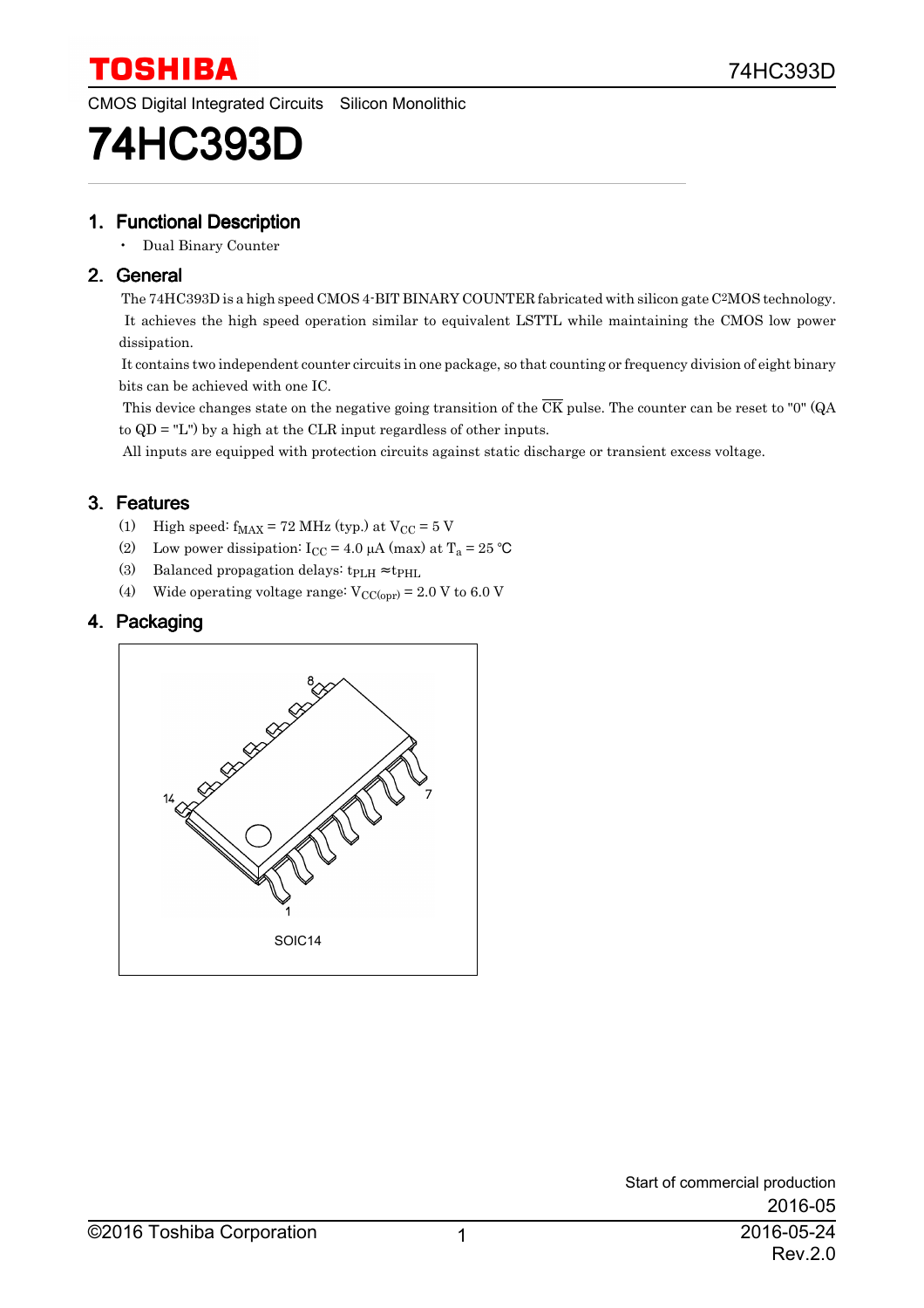# 5. Pin Assignment

**TOSHIBA** 



# 6. Marking



# 7. IEC Logic Symbol

| 1CLR<br>$1\overline{CK}$                        | CTRDIV 16 $\begin{bmatrix} 0 \\ C \end{bmatrix}$<br>СT | <u>(3)</u><br>1QA<br>΄4<br>1QB<br>5)<br>1QC<br>6) |
|-------------------------------------------------|--------------------------------------------------------|---------------------------------------------------|
| <u>(12)</u><br>2CLR<br>(13)<br>$2\overline{CK}$ | 3                                                      | IQD<br>2QA<br>2QB<br>9<br>2QC                     |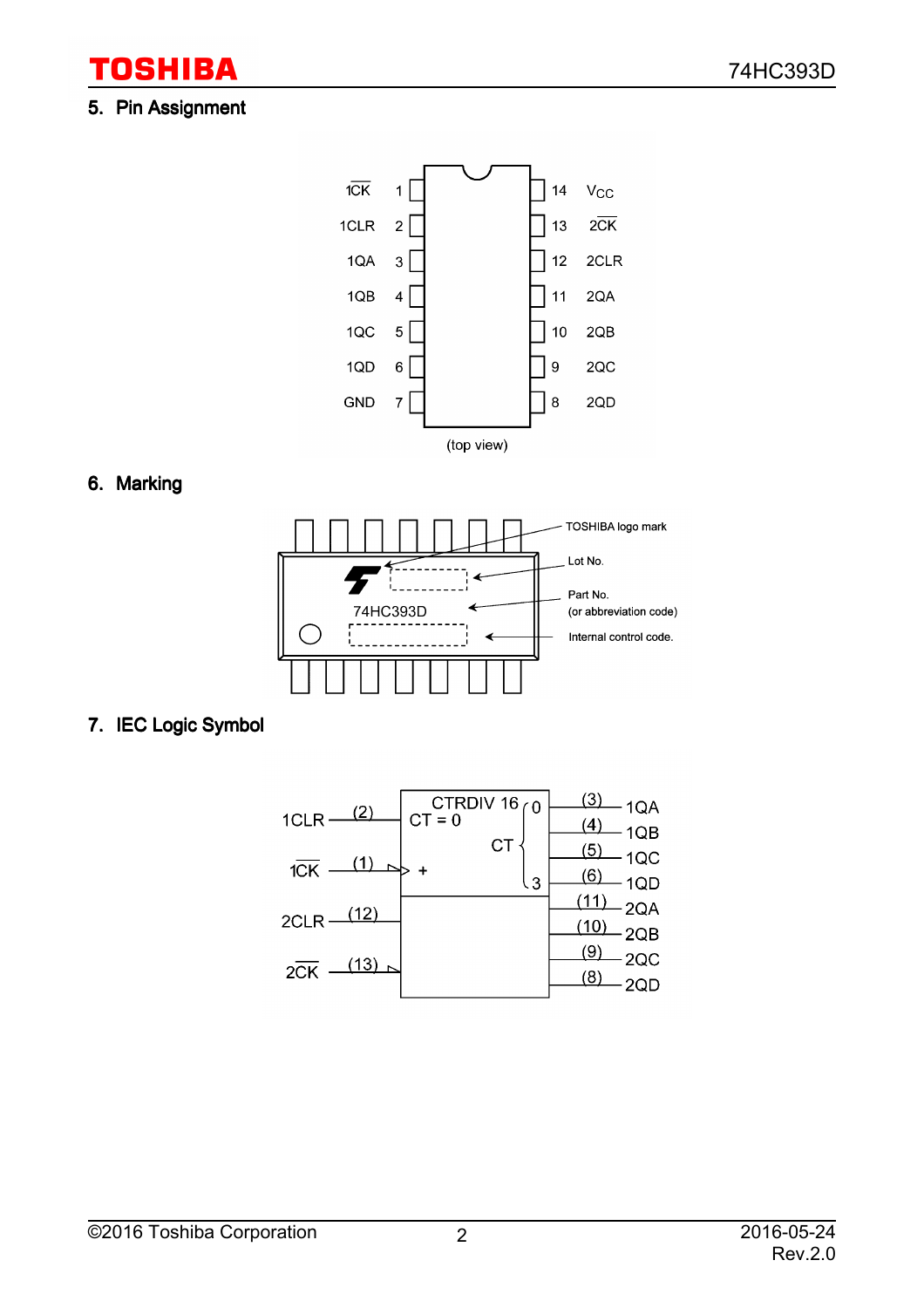# **TOSHIBA**

# 8. Truth Table

|                        | Inputs     |    | Outputs  |           |    |
|------------------------|------------|----|----------|-----------|----|
| $\overline{\text{CK}}$ | <b>CLR</b> | QA | QB       | QC        | QD |
| Х                      |            |    |          |           |    |
|                        |            |    | Count up |           |    |
|                        |            |    |          | No change |    |

X: Don't care

## 9. Timing Diagrams



# 10. System Diagram

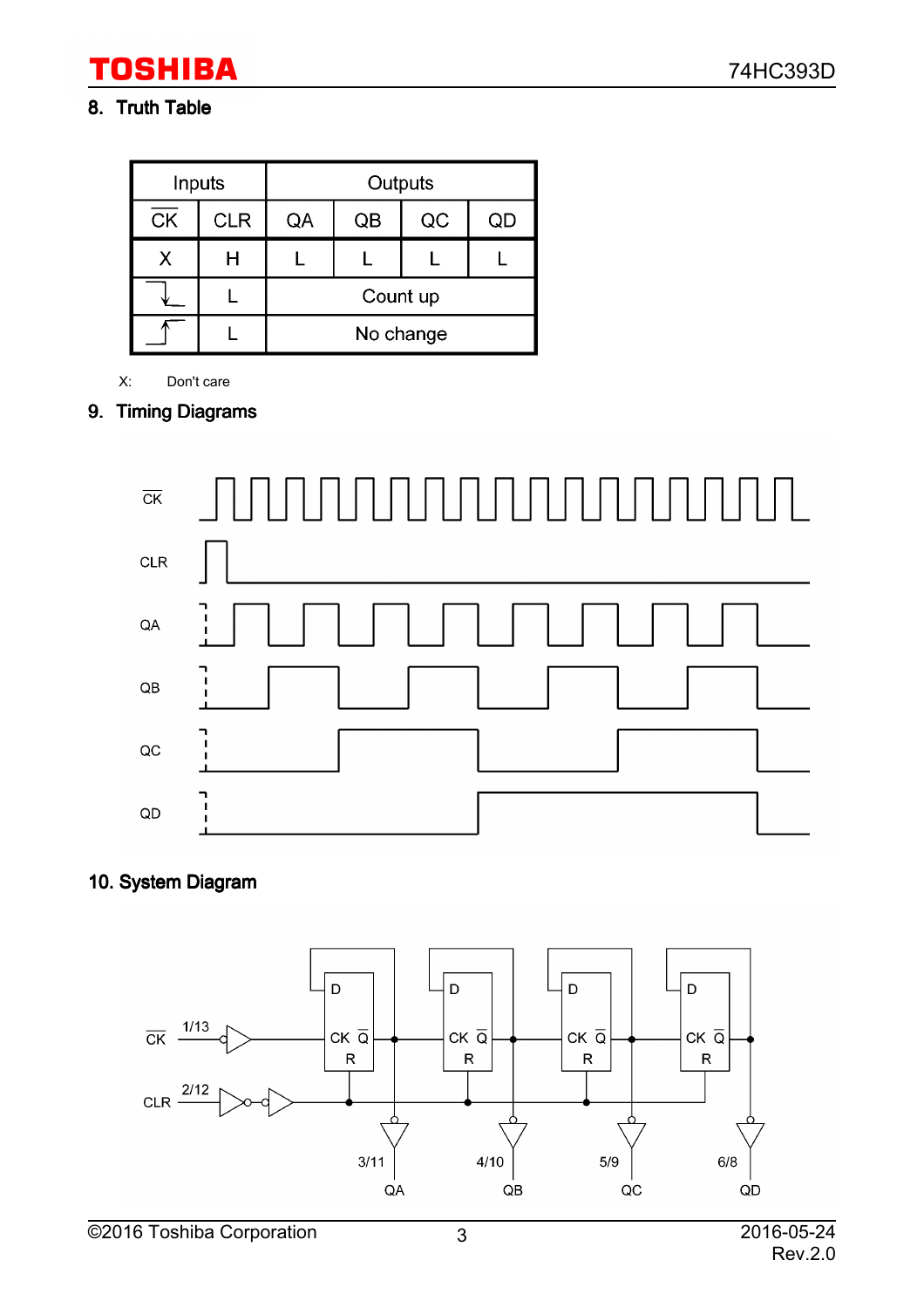### 11. Absolute Maximum Ratings (Note)

| Characteristics                 | Symbol                 | <b>Note</b> | Rating                   | Unit |
|---------------------------------|------------------------|-------------|--------------------------|------|
| Supply voltage                  | $V_{\rm CC}$           |             | $-0.5$ to $7.0$          | V    |
| Input voltage                   | $V_{IN}$               |             | $-0.5$ to $V_{CC}$ + 0.5 |      |
| Output voltage                  | <b>VOUT</b>            |             | $-0.5$ to $V_{CC}$ + 0.5 |      |
| Input diode current             | lικ                    |             | ±20                      | mA   |
| Output diode current            | <b>I</b> <sub>OK</sub> |             | ±20                      | mA   |
| Output current                  | $I_{OUT}$              |             | ±25                      | mA   |
| V <sub>CC</sub> /ground current | $_{\rm{lcc}}$          |             | ±50                      | mA   |
| Power dissipation               | $P_D$                  |             | 500                      | mW   |
| Storage temperature             | $T_{\text{stg}}$       |             | $-65$ to 150             | °C   |

Note: Exceeding any of the absolute maximum ratings, even briefly, lead to deterioration in IC performance or even destruction.

Using continuously under heavy loads (e.g. the application of high temperature/current/voltage and the significant change in temperature, etc.) may cause this product to decrease in the reliability significantly even if the operating conditions (i.e. operating temperature/current/voltage, etc.) are within the absolute maximum ratings and the operating ranges.

Please design the appropriate reliability upon reviewing the Toshiba Semiconductor Reliability Handbook ("Handling Precautions"/"Derating Concept and Methods") and individual reliability data (i.e. reliability test report and estimated failure rate, etc).

### 12. Operating Ranges (Note)

| Characteristics           | Symbol                       | <b>Test Condition</b>   | Rating                | Unit |
|---------------------------|------------------------------|-------------------------|-----------------------|------|
| Supply voltage            | $V_{\rm CC}$                 |                         | $2.0 \text{ to } 6.0$ | v    |
| Input voltage             | $V_{\mathsf{IN}}$            |                         | 0 to $V_{CC}$         | V    |
| Output voltage            | V <sub>OUT</sub>             |                         | 0 to $V_{CC}$         | v    |
| Operating temperature     | ${\mathsf T}_{\mathsf{opr}}$ |                         | $-40$ to 85           | °C   |
| Input rise and fall times | $t_r, t_f$                   | $V_{\text{CC}}$ = 2.0 V | 0 to 1000             | ns   |
|                           |                              | $V_{\text{CC}}$ = 4.5 V | 0 to 500              |      |
|                           |                              | $V_{\text{CC}}$ = 6.0 V | 0 to 400              |      |

Note: The operating ranges must be maintained to ensure the normal operation of the device. Unused inputs must be tied to either  $V_{CC}$  or GND.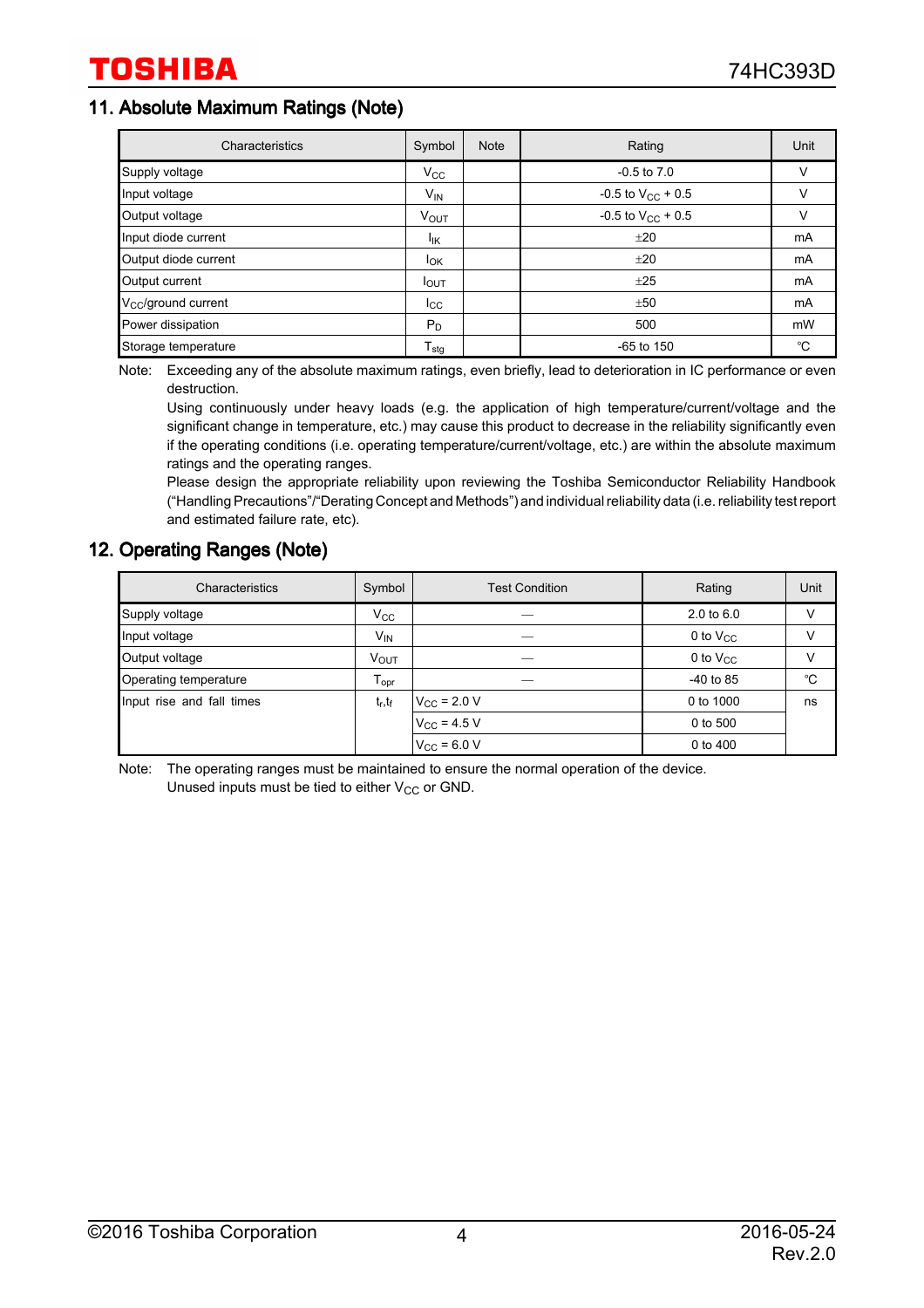# **TOSHIBA**

### 13. Electrical Characteristics

## 13.1. DC Characteristics (Unless otherwise specified,  $T_a = 25 \degree C$ )

| Characteristics           | Symbol          | <b>Test Condition</b>           |                          | $V_{CC} (V)$ | Min  | Typ. | Max  | Unit   |
|---------------------------|-----------------|---------------------------------|--------------------------|--------------|------|------|------|--------|
| High-level input voltage  | $V_{\text{IH}}$ |                                 |                          | 2.0          | 1.50 |      |      | V      |
|                           |                 |                                 |                          | 4.5          | 3.15 |      |      |        |
|                           |                 |                                 |                          | 6.0          | 4.20 | —    |      |        |
| Low-level input voltage   | $V_{IL}$        |                                 |                          | 2.0          |      |      | 0.50 | V      |
|                           |                 |                                 |                          | 4.5          |      | —    | 1.35 |        |
|                           |                 |                                 |                          | 6.0          |      |      | 1.80 |        |
| High-level output voltage | $V_{OH}$        | $V_{IN} = V_{IH}$ or $V_{IL}$   | I <sub>OH</sub> = -20 μA | 2.0          | 1.9  | 2.0  |      | $\vee$ |
|                           |                 |                                 |                          | 4.5          | 4.4  | 4.5  |      |        |
|                           |                 |                                 |                          | 6.0          | 5.9  | 6.0  |      |        |
|                           |                 |                                 | $I_{OH} = -4 mA$         | 4.5          | 4.18 | 4.31 |      |        |
|                           |                 |                                 | $I_{OH} = -5.2$ mA       | 6.0          | 5.68 | 5.80 |      |        |
| Low-level output voltage  | $V_{OL}$        | $V_{IN}$ = $V_{IH}$ or $V_{IL}$ | $I_{OL}$ = 20 µA         | 2.0          |      | 0.0  | 0.1  | $\vee$ |
|                           |                 |                                 |                          | 4.5          |      | 0.0  | 0.1  |        |
|                           |                 |                                 |                          | 6.0          |      | 0.0  | 0.1  |        |
|                           |                 |                                 | $I_{OL}$ = 4 mA          | 4.5          |      | 0.17 | 0.26 |        |
|                           |                 |                                 | $I_{OL} = 5.2$ mA        | 6.0          |      | 0.18 | 0.26 |        |
| Input leakage current     | ΙM              | $V_{IN}$ = $V_{CC}$ or GND      |                          | 6.0          |      | —    | ±0.1 | μA     |
| Quiescent supply current  | $I_{\rm CC}$    | $V_{IN}$ = $V_{CC}$ or GND      |                          | 6.0          |      |      | 4.0  | μA     |

## 13.2. DC Characteristics (Unless otherwise specified,  $T_a = -40$  to 85 °C)

| Characteristics           | Symbol          | <b>Test Condition</b>         |                        | $V_{CC} (V)$ | Min                      | Max  | Unit   |
|---------------------------|-----------------|-------------------------------|------------------------|--------------|--------------------------|------|--------|
| High-level input voltage  | $V_{\text{IH}}$ |                               |                        | 2.0          | 1.50                     |      | V      |
|                           |                 |                               |                        | 4.5          | 3.15                     |      |        |
|                           |                 |                               |                        | 6.0          | 4.20                     |      |        |
| Low-level input voltage   | $V_{IL}$        |                               |                        | 2.0          |                          | 0.50 | $\vee$ |
|                           |                 |                               |                        | 4.5          | $\overline{\phantom{0}}$ | 1.35 |        |
|                           |                 |                               |                        | 6.0          | $\overline{\phantom{0}}$ | 1.80 |        |
| High-level output voltage | $V_{OH}$        | $V_{IN} = V_{IH}$ or $V_{IL}$ | $I_{OH}$ = -20 $\mu$ A | 2.0          | 1.9                      |      | $\vee$ |
|                           |                 |                               |                        | 4.5          | 4.4                      |      |        |
|                           |                 |                               |                        | 6.0          | 5.9                      |      |        |
|                           |                 |                               | $I_{OH}$ = -4 mA       | 4.5          | 4.13                     |      |        |
|                           |                 |                               | $I_{OH}$ = -5.2 mA     | 6.0          | 5.63                     |      |        |
| Low-level output voltage  | $V_{OL}$        | $V_{IN} = V_{IH}$ or $V_{IL}$ | $I_{OL}$ = 20 $\mu$ A  | 2.0          | —                        | 0.1  | $\vee$ |
|                           |                 |                               |                        | 4.5          | —                        | 0.1  |        |
|                           |                 |                               |                        | 6.0          |                          | 0.1  |        |
|                           |                 |                               | $I_{OL}$ = 4 mA        | 4.5          | $\overline{\phantom{0}}$ | 0.33 |        |
|                           |                 |                               | $I_{OL} = 5.2$ mA      | 6.0          | $\overline{\phantom{0}}$ | 0.33 |        |
| Input leakage current     | ΙM              | $V_{IN}$ = $V_{CC}$ or GND    |                        | 6.0          | $\overline{\phantom{0}}$ | ±1.0 | μA     |
| Quiescent supply current  | $_{\rm lcc}$    | $V_{IN} = V_{CC}$ or GND      |                        | 6.0          |                          | 40.0 | μA     |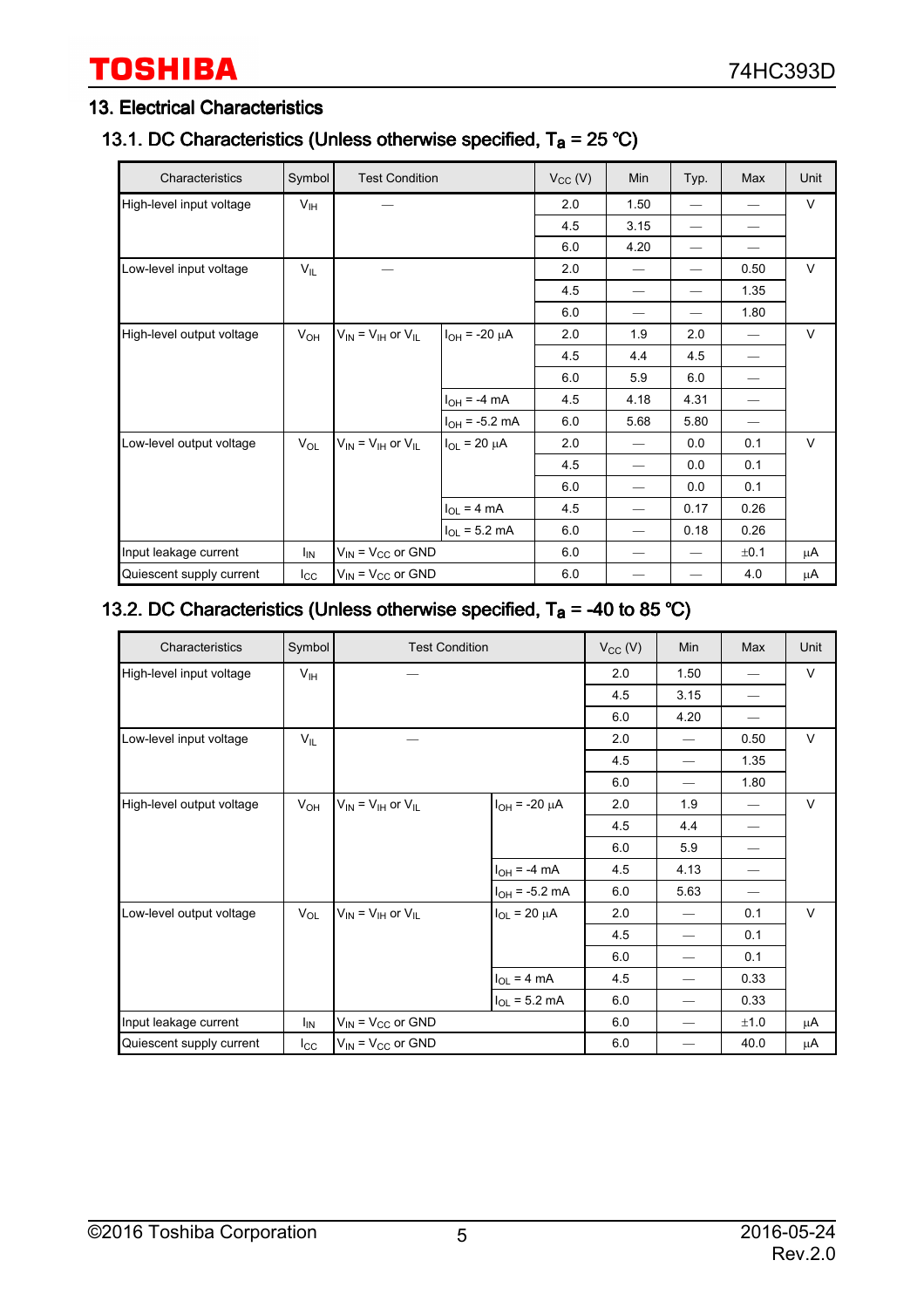# 13.3. Timing Requirements (Unless otherwise specified,  $T_a = 25$  °C, Input:  $t_r = t_f = 6$  ns)

| Characteristics      | Symbol               | <b>Test Condition</b> | $V_{CC}$ (V) | Typ. | Limit | Unit |
|----------------------|----------------------|-----------------------|--------------|------|-------|------|
| Minimum pulse width  | $t_{w(L)}, t_{w(H)}$ |                       | 2.0          |      | 75    | ns   |
| $(\overline{CK})$    |                      |                       | 4.5          | –    | 15    |      |
|                      |                      |                       | 6.0          |      | 13    |      |
| Minimum pulse width  | $t_{w(H)}$           |                       | 2.0          | --   | 75    | ns   |
| (CLR)                |                      |                       | 4.5          |      | 15    |      |
|                      |                      |                       | 6.0          |      | 13    |      |
| Minimum removal time | $t_{rem}$            |                       | 2.0          |      | 25    | ns   |
|                      |                      |                       | 4.5          | --   | 5     |      |
|                      |                      |                       | 6.0          |      | 5     |      |
| Clock frequency      | f                    |                       | 2.0          |      | 6     | MHz  |
|                      |                      |                       | 4.5          | --   | 32    |      |
|                      |                      |                       | 6.0          |      | 38    |      |

### 13.4. Timing Requirements

### (Unless otherwise specified,  $T_a$  = -40 to 85 °C, Input:  $t_r$  =  $t_f$  = 6 ns)

| Characteristics      | Symbol               | <b>Test Condition</b> | $V_{CC} (V)$ | Limit | Unit       |
|----------------------|----------------------|-----------------------|--------------|-------|------------|
| Minimum pulse width  | $t_{w(L)}, t_{w(H)}$ |                       | 2.0          | 95    | ns         |
| $(\overline{CK})$    |                      |                       | 4.5          | 19    |            |
|                      |                      |                       | 6.0          | 16    |            |
| Minimum pulse width  | $t_{w(H)}$           |                       | 2.0          | 95    | ns         |
| (CLR)                |                      |                       | 4.5          | 19    |            |
|                      |                      |                       | 6.0          | 16    |            |
| Minimum removal time | $t_{rem}$            |                       | 2.0          | 30    | ns         |
|                      |                      |                       | 4.5          | 6     |            |
|                      |                      |                       | 6.0          | 5     |            |
| Clock frequency      | f                    |                       | 2.0          | 5     | <b>MHz</b> |
|                      |                      |                       | 4.5          | 27    |            |
|                      |                      |                       | 6.0          | 32    |            |

### 13.5. AC Characteristics (Unless otherwise specified,  $C_L$  = 15 pF, V<sub>CC</sub> = 5 V, T<sub>a</sub> = 25 °C, Input:  $t_r$  =  $t_f$  = 6 ns)

| Characteristics                      | Symbol                              | <b>Note</b> | <b>Test Condition</b> | Min | Typ. | Max | Unit       |
|--------------------------------------|-------------------------------------|-------------|-----------------------|-----|------|-----|------------|
| Output transition time               | $t_{\text{TLH}}$ , $t_{\text{THL}}$ |             |                       |     | 4    | 8   | ns         |
| Propagation delay time<br>$(CK-QA)$  | t <sub>PLH</sub> , t <sub>PHL</sub> |             |                       |     | 12   | 20  | ns         |
| Propagation delay time<br>$(CK-QB)$  | t <sub>PLH</sub> , t <sub>PHL</sub> |             |                       |     | 16   | 31  | ns         |
| Propagation delay time<br>$(CK-QC)$  | t <sub>PLH</sub> , t <sub>PHL</sub> |             |                       |     | 21   | 38  | ns         |
| Propagation delay time<br>$(CK-QD)$  | t <sub>PLH</sub> , t <sub>PHL</sub> |             |                       |     | 25   | 46  | ns         |
| Propagation delay time<br>$(CLR-Qn)$ | $t_{\text{PHL}}$                    |             |                       |     | 15   | 26  | ns         |
| Maximum clock frequency              | $f_{MAX}$                           |             |                       | 35  | 72   |     | <b>MHz</b> |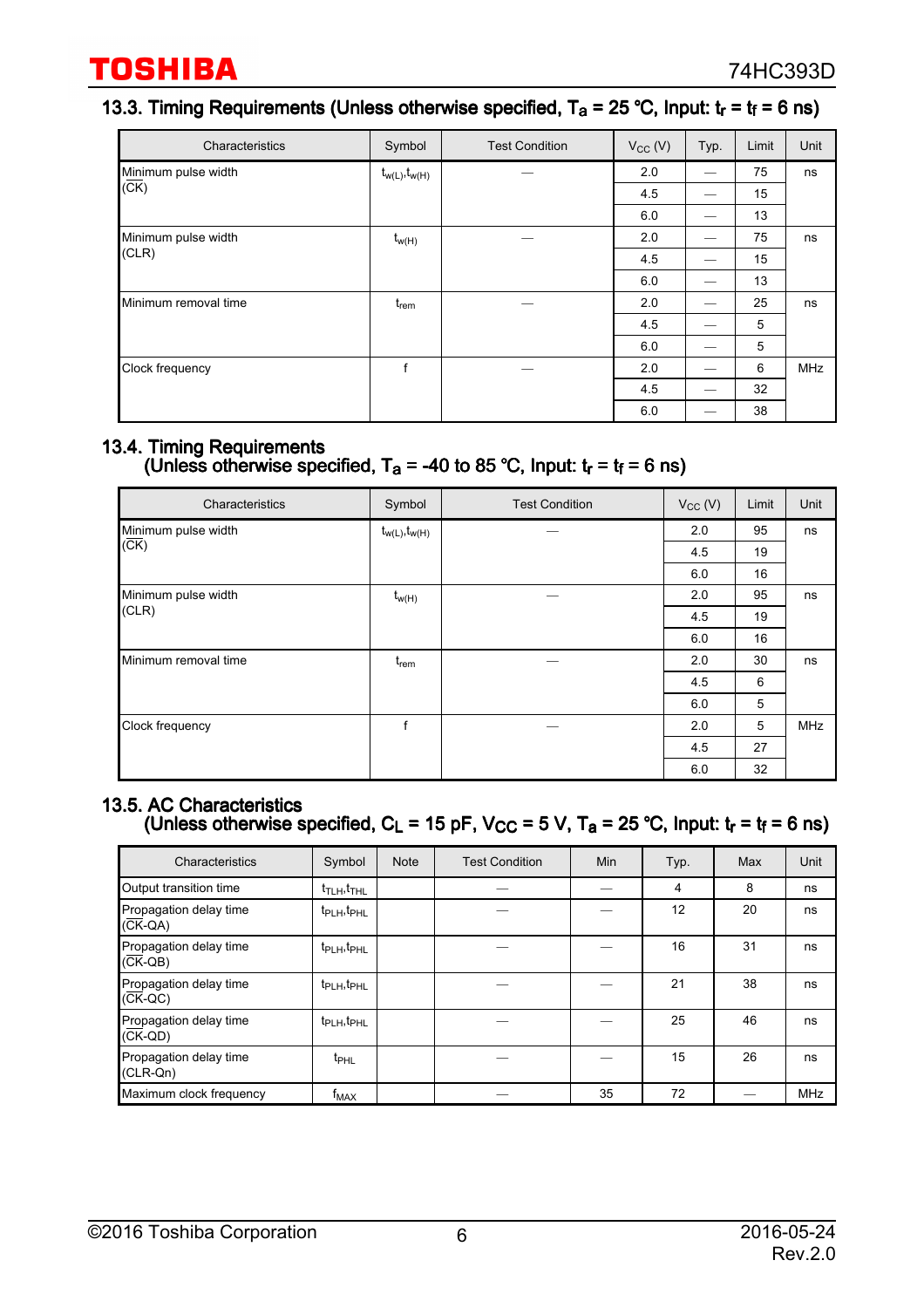#### 13.6. AC Characteristics (Unless otherwise specified,  $C_L$  = 50 pF, T<sub>a</sub> = 25 °C, Input:  $t_r$  =  $t_f$  $= 6$  ns)

| Characteristics               | Symbol                              | <b>Note</b> | <b>Test Condition</b> | $V_{CC} (V)$ | Min                      | Typ.           | Max                      | Unit       |    |  |
|-------------------------------|-------------------------------------|-------------|-----------------------|--------------|--------------------------|----------------|--------------------------|------------|----|--|
| Output transition time        | $t_{\text{TLH}}$ , $t_{\text{THL}}$ |             |                       | 2.0          | $\qquad \qquad$          | 25             | 75                       | ns         |    |  |
|                               |                                     |             |                       | 4.5          | $\equiv$                 | $\overline{7}$ | 15                       |            |    |  |
|                               |                                     |             |                       | 6.0          | $\overline{\phantom{0}}$ | 6              | 13                       |            |    |  |
| Propagation delay time        | t <sub>PLH</sub> , t <sub>PHL</sub> |             |                       | 2.0          | $\equiv$                 | 45             | 120                      | ns         |    |  |
| $(\overline{CK}-QA)$          |                                     |             |                       | 4.5          | $\overline{\phantom{0}}$ | 15             | 24                       |            |    |  |
|                               |                                     |             |                       | 6.0          | $\qquad \qquad$          | 13             | 20                       |            |    |  |
| Propagation delay time        | $t_{\rm PLH}, t_{\rm PHL}$          |             |                       | 2.0          |                          | 60             | 180                      | ns         |    |  |
| $(\overline{CK}-QB)$          |                                     |             |                       | 4.5          | $\overline{\phantom{0}}$ | 20             | 36                       |            |    |  |
|                               |                                     |             |                       | 6.0          | $\overline{\phantom{0}}$ | 17             | 31                       |            |    |  |
| Propagation delay time        | t <sub>PLH</sub> , t <sub>PHL</sub> |             |                       | 2.0          | $\equiv$                 | 80             | 220                      | ns         |    |  |
| $(\overline{CK}-QC)$          |                                     |             |                       | 4.5          | $\overline{\phantom{0}}$ | 25             | 44                       |            |    |  |
|                               |                                     |             |                       | 6.0          | $\overline{\phantom{0}}$ | 21             | 37                       |            |    |  |
| Propagation delay time        | t <sub>PLH</sub> , t <sub>PHL</sub> |             |                       | 2.0          | $\overline{\phantom{0}}$ | 100            | 260                      | ns         |    |  |
| $(\overline{CK}-QD)$          |                                     |             |                       | 4.5          | $\overline{\phantom{0}}$ | 30             | 52                       |            |    |  |
|                               |                                     |             |                       |              |                          | 6.0            | $\overline{\phantom{0}}$ | 26         | 44 |  |
| Propagation delay time        | t <sub>PHL</sub>                    |             |                       | 2.0          | $\overline{\phantom{0}}$ | 55             | 150                      | ns         |    |  |
| $(CLR-Qn)$                    |                                     |             |                       | 4.5          | $\overline{\phantom{0}}$ | 18             | 30                       |            |    |  |
|                               |                                     |             |                       | 6.0          | $\overline{\phantom{0}}$ | 15             | 26                       |            |    |  |
| Maximum clock frequency       | $f_{\mathsf{MAX}}$                  |             |                       | 2.0          | 6                        | 22             | $\overline{\phantom{0}}$ | <b>MHz</b> |    |  |
|                               |                                     |             |                       | 4.5          | 32                       | 67             | $\overline{\phantom{0}}$ |            |    |  |
|                               |                                     |             |                       | 6.0          | 38                       | 77             | $\overline{\phantom{0}}$ |            |    |  |
| Input capacitance             | $C_{IN}$                            |             |                       |              | $\overline{\phantom{0}}$ | 5              | 10                       | pF         |    |  |
| Power dissipation capacitance | $C_{PD}$                            | (Note 1)    |                       |              | $\overline{\phantom{0}}$ | 40             | $\overline{\phantom{0}}$ | pF         |    |  |

Note 1:  $\rm C_{PD}$  is defined as the value of the internal equivalent capacitance which is calculated from the operating current consumption without load. Average operating current can be obtained by the equation.

 $I_{CC(opr)}$  =  $C_{PD} \times V_{CC} \times f_{IN} + I_{CC}/2$  (per circuit)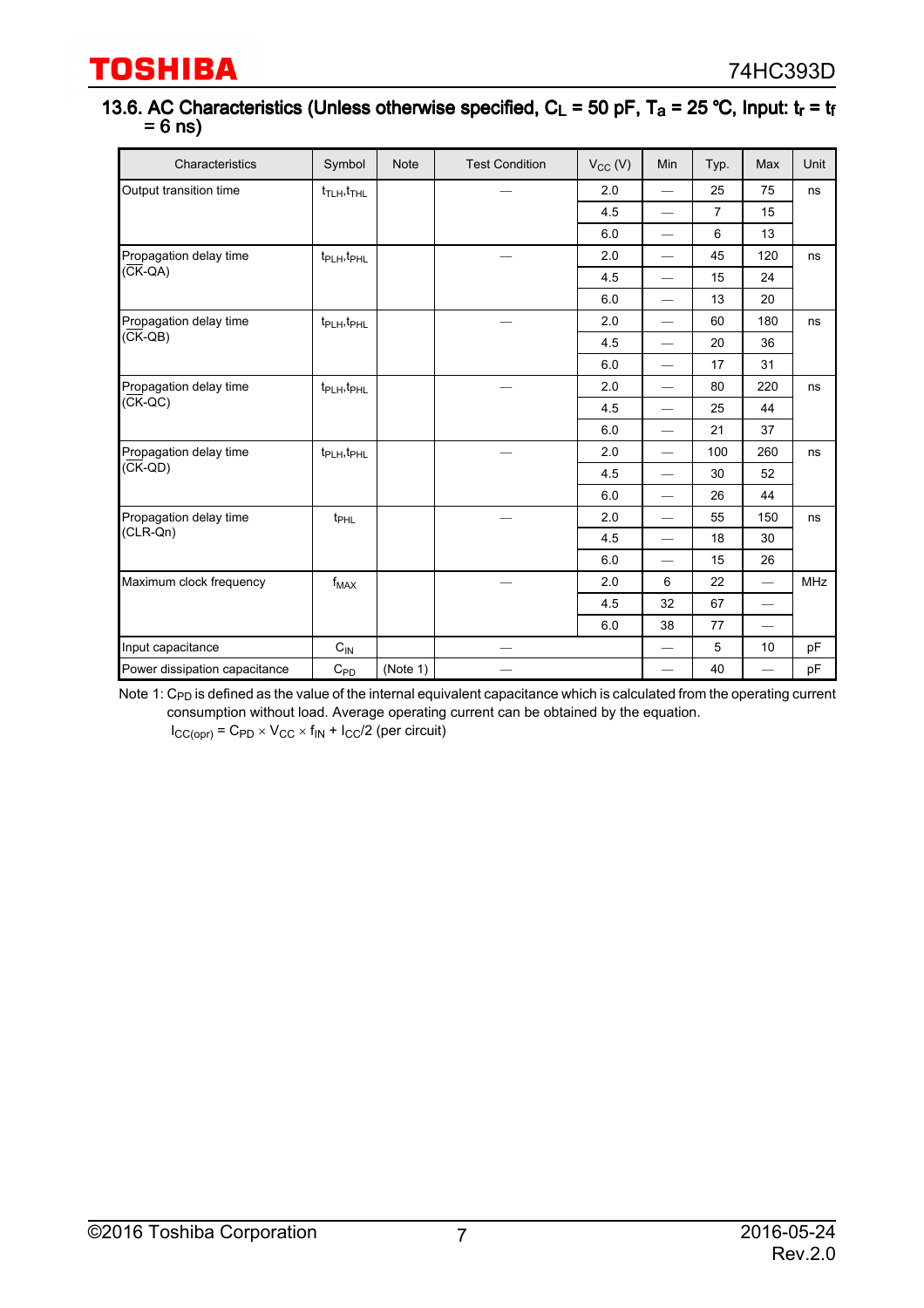### 13.7. AC Characteristics (Unless otherwise specified,  $C_L$  = 50 pF, T<sub>a</sub> = -40 to 85 °C, Input:  $t_r$  =  $t_f$  = 6 ns)

| Characteristics         | Symbol                                  | <b>Test Condition</b> | $V_{CC}$ (V) | Min                      | Max                      | Unit       |
|-------------------------|-----------------------------------------|-----------------------|--------------|--------------------------|--------------------------|------------|
| Output transition time  | $t$ <sub>TLH</sub> , $t$ <sub>THL</sub> |                       | 2.0          | $\overline{\phantom{0}}$ | 95                       | ns         |
|                         |                                         |                       | 4.5          |                          | 19                       |            |
|                         |                                         |                       | 6.0          | $\overline{\phantom{0}}$ | 16                       |            |
| Propagation delay time  | t <sub>PLH</sub> , t <sub>PHL</sub>     |                       | 2.0          | $\overline{\phantom{0}}$ | 150                      | ns         |
| $(\overline{CK}-QA)$    |                                         |                       | 4.5          | $\overline{\phantom{0}}$ | 30                       |            |
|                         |                                         |                       | 6.0          | $\overline{\phantom{0}}$ | 26                       |            |
| Propagation delay time  | t <sub>PLH</sub> , t <sub>PHL</sub>     |                       | 2.0          | $\qquad \qquad$          | 225                      | ns         |
| $(CK-QB)$               |                                         |                       | 4.5          | $\overline{\phantom{0}}$ | 45                       |            |
|                         |                                         |                       | 6.0          | $\overline{\phantom{0}}$ | 38                       |            |
| Propagation delay time  | t <sub>PLH</sub> , t <sub>PHL</sub>     |                       | 2.0          | $\overline{\phantom{0}}$ | 275                      | ns         |
| $(CK-QC)$               |                                         |                       | 4.5          | $\overline{\phantom{0}}$ | 55                       |            |
|                         |                                         |                       | 6.0          | $\qquad \qquad$          | 47                       |            |
| Propagation delay time  | t <sub>PLH</sub> , t <sub>PHL</sub>     |                       | 2.0          |                          | 325                      | ns         |
| $(\overline{CK}-QD)$    |                                         |                       | 4.5          | $\overline{\phantom{0}}$ | 65                       |            |
|                         |                                         |                       | 6.0          | $\overline{\phantom{0}}$ | 55                       |            |
| Propagation delay time  | $t_{\rm PHL}$                           |                       | 2.0          |                          | 190                      | ns         |
| $(CLR-Qn)$              |                                         |                       | 4.5          |                          | 38                       |            |
|                         |                                         |                       | 6.0          | $\qquad \qquad -$        | 33                       |            |
| Maximum clock frequency | $f_{MAX}$                               |                       | 2.0          | 5                        | $\qquad \qquad$          | <b>MHz</b> |
|                         |                                         |                       | 4.5          | 27                       | $\overline{\phantom{0}}$ |            |
|                         |                                         |                       | 6.0          | 32                       |                          |            |
| Input capacitance       | $C_{IN}$                                |                       |              |                          | 10                       | pF         |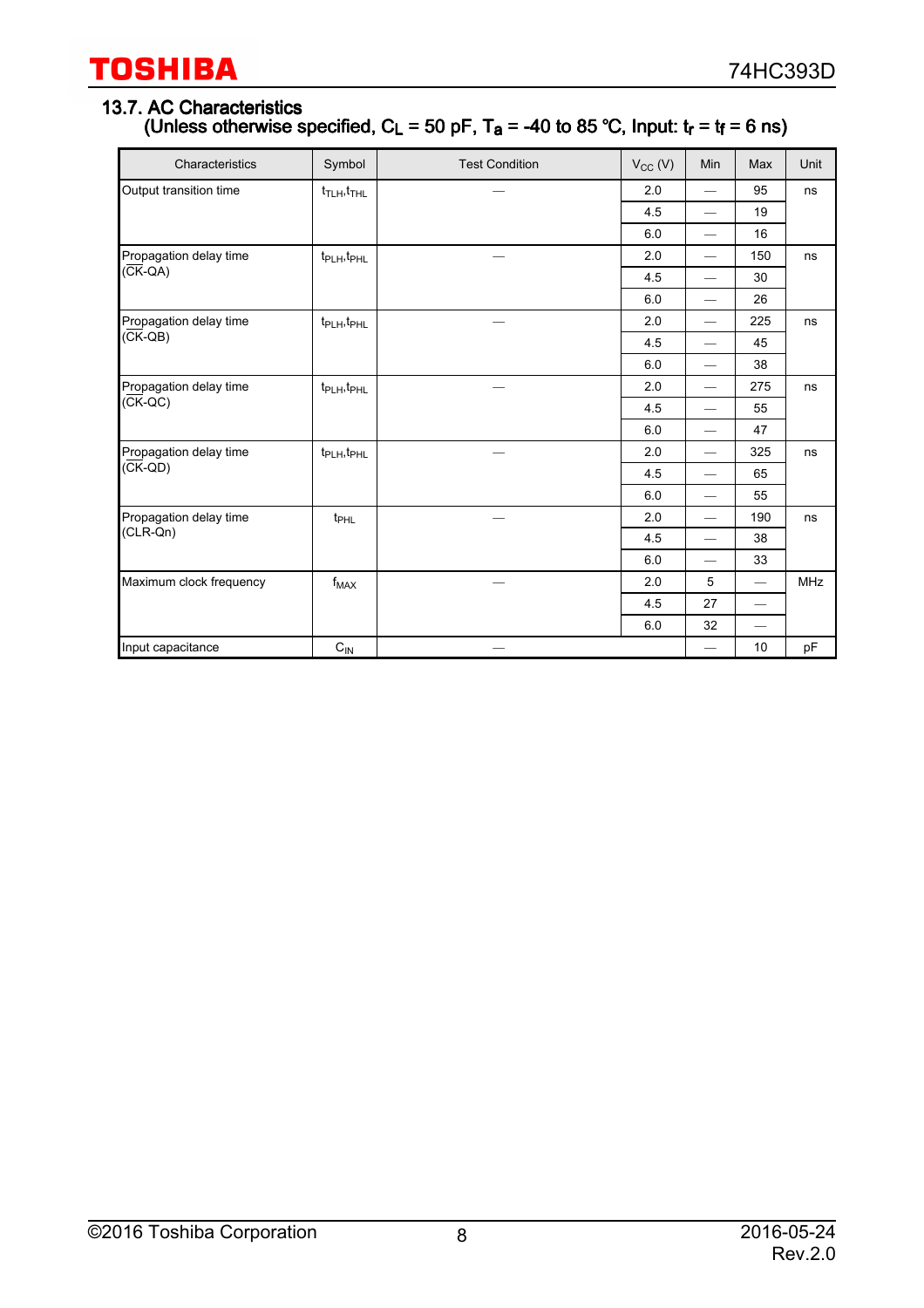

### Package Dimensions

74HC393D

Unit: mm



Weight: 0.13 g (typ.)

Package Name(s) Nickname: SOIC14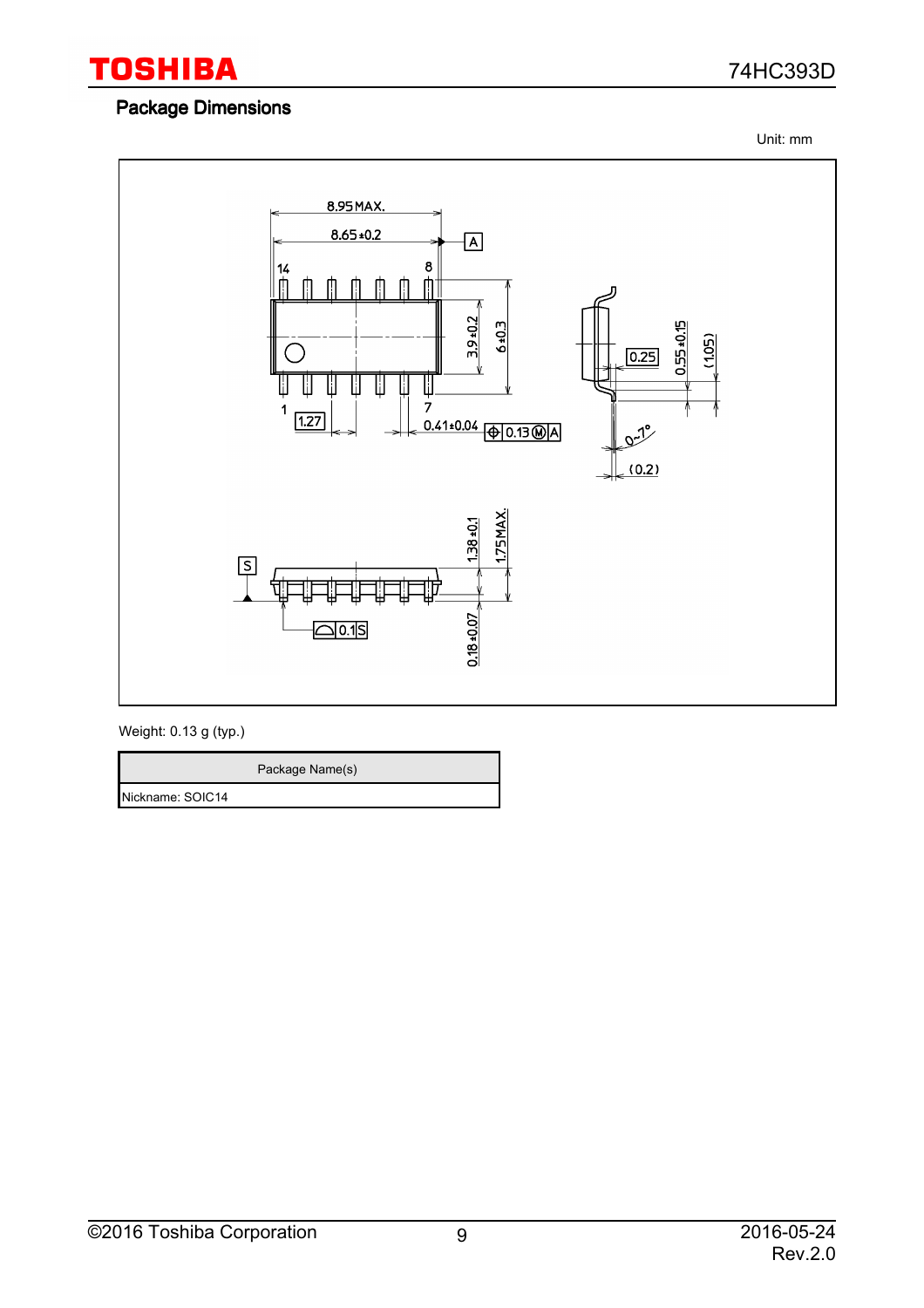# RESTRICTIONS ON PRODUCT USE

- Toshiba Corporation, and its subsidiaries and affiliates (collectively "TOSHIBA"), reserve the right to make changes to the information in this document, and related hardware, software and systems (collectively "Product") without notice.
- This document and any information herein may not be reproduced without prior written permission from TOSHIBA. Even with TOSHIBA's written permission, reproduction is permissible only if reproduction is without alteration/omission.
- Though TOSHIBA works continually to improve Product's quality and reliability, Product can malfunction or fail. Customers are responsible for complying with safety standards and for providing adequate designs and safeguards for their hardware, software and systems which minimize risk and avoid situations in which a malfunction or failure of Product could cause loss of human life, bodily injury or damage to property, including data loss or corruption. Before customers use the Product, create designs including the Product, or incorporate the Product into their own applications, customers must also refer to and comply with (a) the latest versions of all relevant TOSHIBA information, including without limitation, this document, the specifications, the data sheets and application notes for Product and the precautions and conditions set forth in the "TOSHIBA Semiconductor Reliability Handbook" and (b) the instructions for the application with which the Product will be used with or for. Customers are solely responsible for all aspects of their own product design or applications, including but not limited to (a) determining the appropriateness of the use of this Product in such design or applications; (b) evaluating and determining the applicability of any information contained in this document, or in charts, diagrams, programs, algorithms, sample application circuits, or any other referenced documents; and (c) validating all operating parameters for such designs and applications. TOSHIBA ASSUMES NO LIABILITY FOR CUSTOMERS' PRODUCT DESIGN OR APPLICATIONS.
- PRODUCT IS NEITHER INTENDED NOR WARRANTED FOR USE IN EQUIPMENTS OR SYSTEMS THAT REQUIRE EXTRAORDINARILY HIGH LEVELS OF QUALITY AND/OR RELIABILITY, AND/OR A MALFUNCTION OR FAILURE OF WHICH MAY CAUSE LOSS OF HUMAN LIFE, BODILY INJURY, SERIOUS PROPERTY DAMAGE AND/OR SERIOUS PUBLIC IMPACT ("UNINTENDED USE"). Except for specific applications as expressly stated in this document, Unintended Use includes, without limitation, equipment used in nuclear facilities, equipment used in the aerospace industry, medical equipment, equipment used for automobiles, trains, ships and other transportation, traffic signaling equipment, equipment used to control combustions or explosions, safety devices, elevators and escalators, devices related to electric power, and equipment used in finance-related fields. IF YOU USE PRODUCT FOR UNINTENDED USE, TOSHIBA ASSUMES NO LIABILITY FOR PRODUCT. For details, please contact your TOSHIBA sales representative.
- Do not disassemble, analyze, reverse-engineer, alter, modify, translate or copy Product, whether in whole or in part.
- Product shall not be used for or incorporated into any products or systems whose manufacture, use, or sale is prohibited under any applicable laws or regulations.
- The information contained herein is presented only as guidance for Product use. No responsibility is assumed by TOSHIBA for any infringement of patents or any other intellectual property rights of third parties that may result from the use of Product. No license to any intellectual property right is granted by this document, whether express or implied, by estoppel or otherwise.
- ABSENT A WRITTEN SIGNED AGREEMENT, EXCEPT AS PROVIDED IN THE RELEVANT TERMS AND CONDITIONS OF SALE FOR PRODUCT, AND TO THE MAXIMUM EXTENT ALLOWABLE BY LAW, TOSHIBA (1) ASSUMES NO LIABILITY WHATSOEVER, INCLUDING WITHOUT LIMITATION, INDIRECT, CONSEQUENTIAL, SPECIAL, OR INCIDENTAL DAMAGES OR LOSS, INCLUDING WITHOUT LIMITATION, LOSS OF PROFITS, LOSS OF OPPORTUNITIES, BUSINESS INTERRUPTION AND LOSS OF DATA, AND (2) DISCLAIMS ANY AND ALL EXPRESS OR IMPLIED WARRANTIES AND CONDITIONS RELATED TO SALE, USE OF PRODUCT, OR INFORMATION, INCLUDING WARRANTIES OR CONDITIONS OF MERCHANTABILITY, FITNESS FOR A PARTICULAR PURPOSE, ACCURACY OF INFORMATION, OR NONINFRINGEMENT.
- Do not use or otherwise make available Product or related software or technology for any military purposes, including without limitation, for the design, development, use, stockpiling or manufacturing of nuclear, chemical, or biological weapons or missile technology products (mass destruction weapons). Product and related software and technology may be controlled under the applicable export laws and regulations including, without limitation, the Japanese Foreign Exchange and Foreign Trade Law and the U.S. Export Administration Regulations. Export and re-export of Product or related software or technology are strictly prohibited except in compliance with all applicable export laws and regulations.
- Please contact your TOSHIBA sales representative for details as to environmental matters such as the RoHS compatibility of Product. Please use Product in compliance with all applicable laws and regulations that regulate the inclusion or use of controlled substances, including without limitation, the EU RoHS Directive. TOSHIBA ASSUMES NO LIABILITY FOR DAMAGES OR LOSSES OCCURRING AS A RESULT OF NONCOMPLIANCE WITH APPLICABLE LAWS AND REGULATIONS.